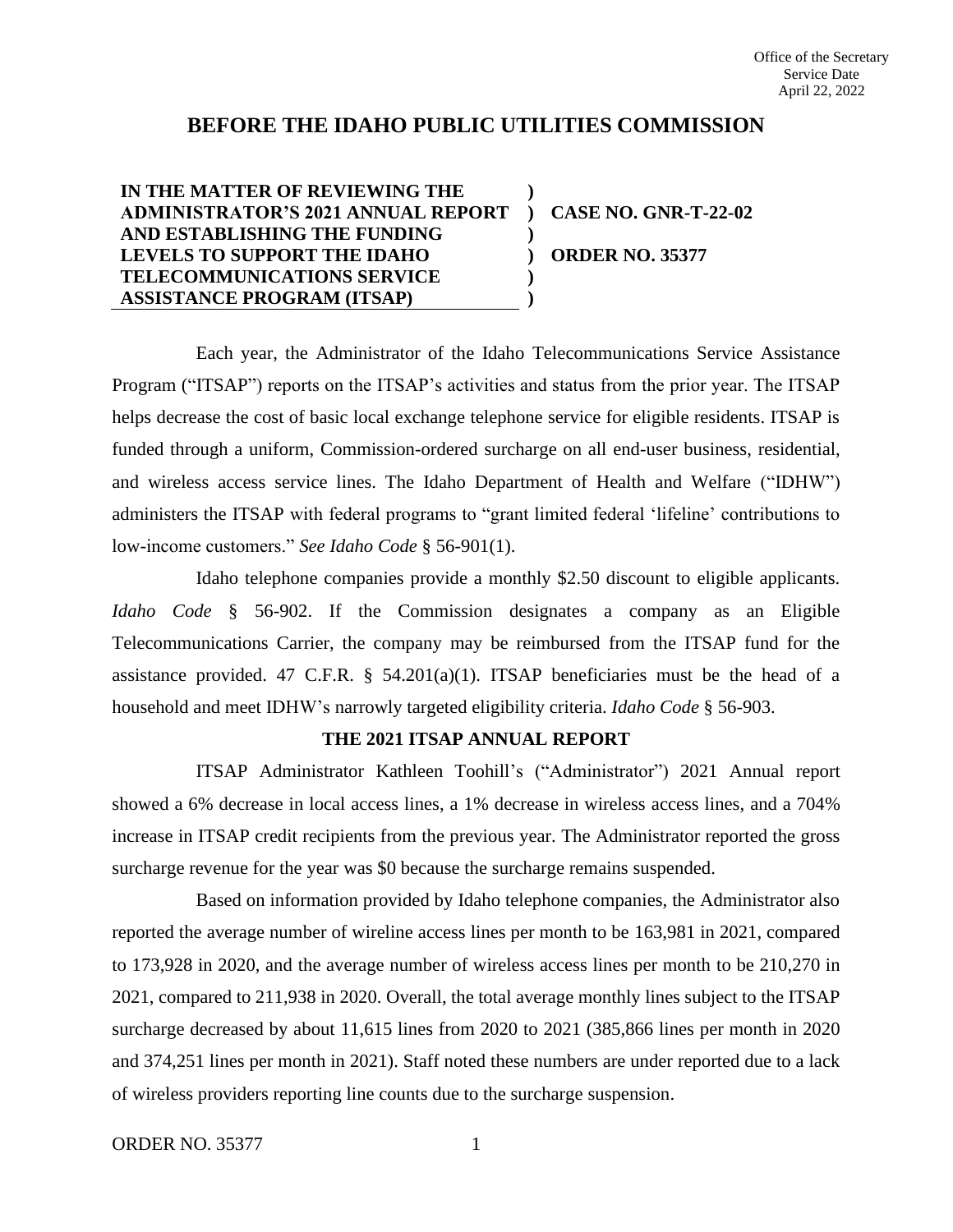The average number of reported ITSAP recipients per month in 2020 (1,180) increased by almost 800% in 2021 to 9,466. Telecommunications companies received \$284,000 in disbursements for ITSAP credits paid to eligible recipients in 2021, compared to \$35,521 in 2020. Companies were paid disbursements of \$34,998 in administrative costs in 2021, a 34% increase from the \$26,105 received in 2020.

The Administrator reported \$10,289 in fees and expenses for 2021. The ITSAP had a \$839,112 cash balance at the end of 2021.

### **2022 BUDGET AND TRENDS**

The ITSAP Administrator expects the funding requirements for 2022 will increase for the first time in years as several new companies have been authorized to participate in ITSAP. The Administrator estimates companies will receive \$205,855 in ITSAP reimbursements, and that the ITSAP Administrator's expenses would be \$18,000.

To establish the 2022 budget, the Administrator estimated that the total average number of access lines (residential, business, and wireless) would be 336,825 per month, while the average number of ITSAP recipients would number 6,861 per month. Based on this data, the Administrator projected the ITSAP funding requirement for 2022 would be \$223,000 and the ITSAP fund's endof-year balance would be \$616,113.

The Administrator reported another significant increase in credit recipients during 2021. Even with the increased participation, the Administrator recommended that the surcharge rate continue to be suspended an additional year, and that all companies be directed to report access lines to her during this period. The Administrator affirmed that the fund balance will remain adequate to reimburse companies for assistance credits provided while maintaining a sufficient balance for unexpected occurrences. The estimated balance for the end-of-year 2022 was projected to be \$616,113.

#### **STAFF REVIEW**

Staff reviewed the 2021 annual report, the proposed 2022 budget, and the funding recommendation. Staff agreed with the Administrator's assessment and supports the Administrator's recommendation to continue suspending the surcharge rates for all wireline and wireless access lines for another year. Staff believed the fund balance would cover the 2022 expenses and any unforeseen changes to the number of ITSAP recipients. Staff recommended Commission approval of the Administrator's 2022 budget and proposal to suspend the surcharge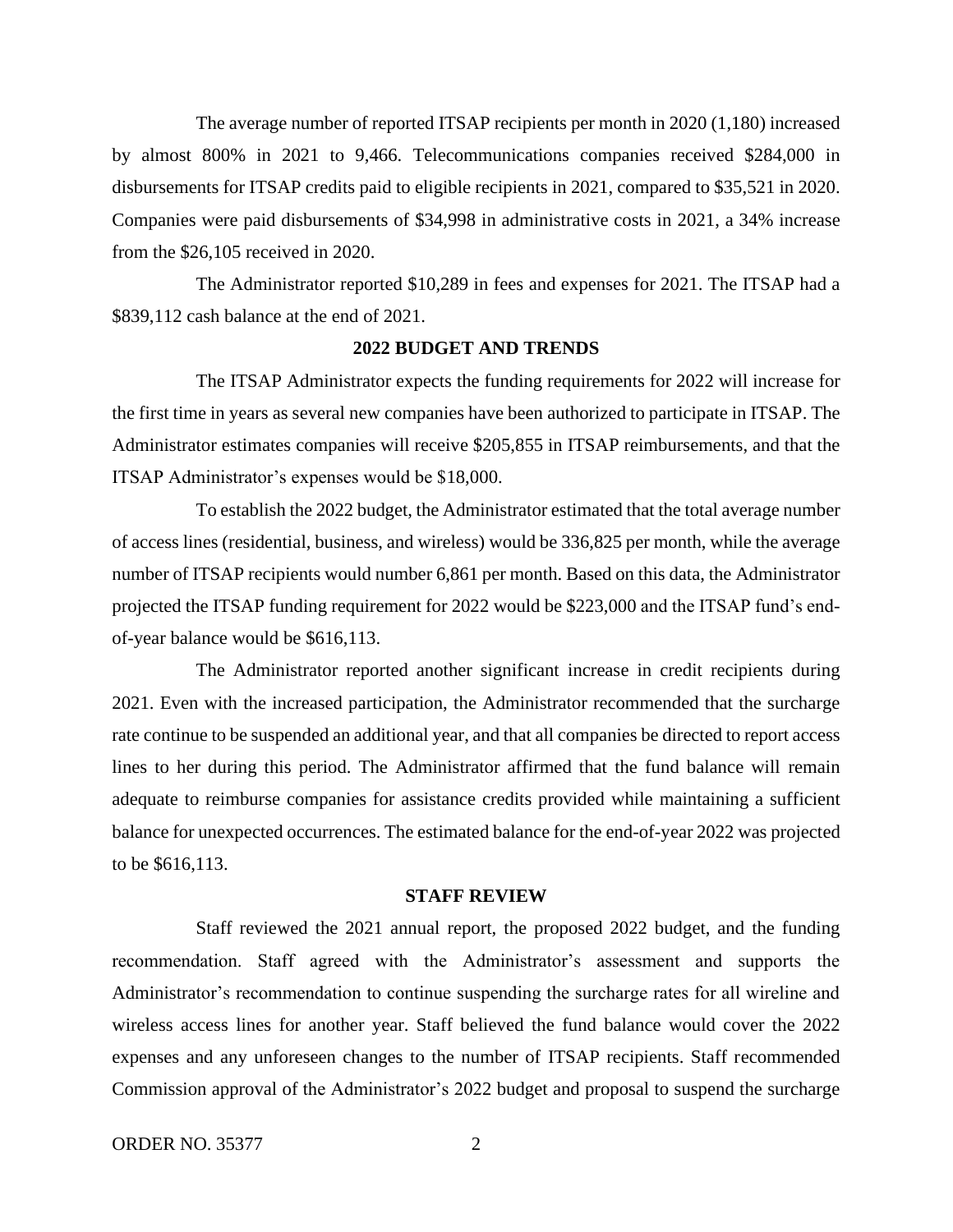rates for budget year 2022. Staff also recommended the Commission direct all companies to report access line counts to the Administrator while the surcharge is suspended. Staff noted it would continue to monitor the number of ITSAP recipients and recommend changes if needed.

### **COMMISSION FINDINGS**

The Commission has reviewed the Administrator's 2021 annual report, proposed 2022 budget, and Staff's comments. We find the Administrator's recommendations to be fair, just, and reasonable. We find it appropriate to continue suspending the surcharge rate for budget year 2022, and that doing so will not deplete the fund of a sufficient balance even if unanticipated program changes occur. Accordingly, we accept the Administrator's 2021 annual report and proposal to suspend the monthly ITSAP surcharge rate for budget year 2022, and we approve the Administrator's 2022 budget. We further find that all reporting companies should continue to file regular reports with the Administrator. We direct the Administrator to notify all reporting companies that they must continue to report access line counts and that surcharge rates will continue to be suspended for budget year 2022, subject to further Commission order.

### **O R D E R**

IT IS HEREBY ORDERED that the Commission accepts the Administrator's 2021 annual report and 2022 budget.

IT IS FURTHER ORDERED that the monthly ITSAP surcharge rate shall remain suspended until the next annual budget review.

IT IS FURTHER ORDERED that the Administrator shall notify all reporting companies that their reporting requirements, including reporting access lines, are ongoing and that the surcharge rate remains suspended for budget year 2022 subject to further Commission order.

THIS IS A FINAL ORDER. Any person interested in this Order may petition for reconsideration within twenty-one (21) days of the service date of this Order. Within seven (7) days after any person has petitioned for reconsideration, any other person may cross-petition for reconsideration. *See Idaho Code* § 61-626.

///